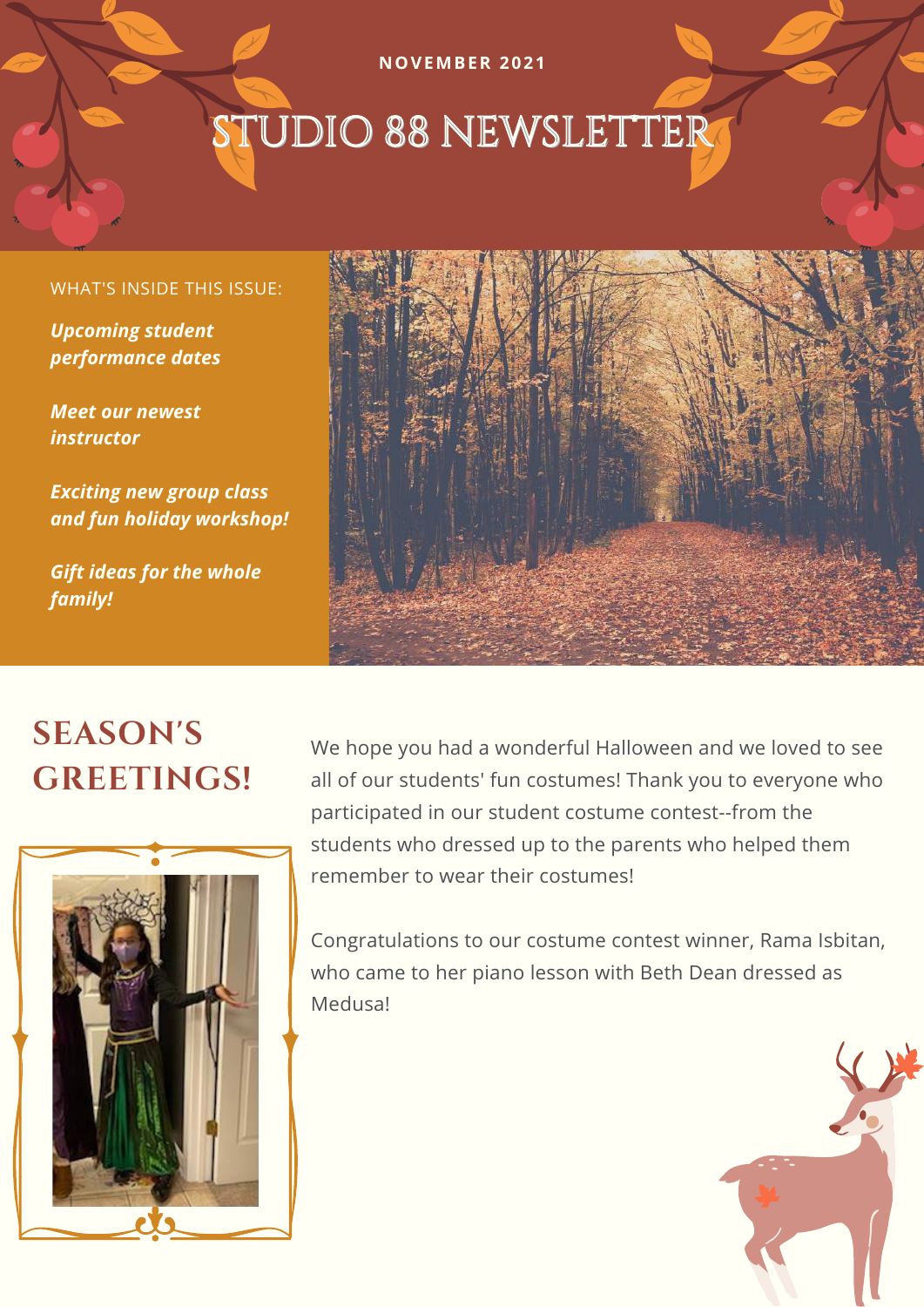UPCOMING PERFORMANCE OPPORTUNITIES

### Fall semester recital

Our semester recital will be held on **Friday, December 10th** at the **Willis Music Recital Hall** located on E Tiverton Way here in Lexington!

Due to a limitation on the number of audience members we are able to have, there are three different times available for your student to perform in **a limited group**. There will be a group at each of these times: 4:30-5:30, 5:30-6:30, and 6:30-7:30. Due to the venue's restrictions, each student will only be able to bring two guests. We are limited to only having 35 audience members.

You may have seen the **sign up sheets in the lobby** while waiting on lessons, but if you haven't there are still slots available for students to sign up and perform! Please speak to your instructor before signing up for the recital. You can also call or email us to get your student signed up for a performance slot.

We hope to see you all there!

### COFFEE HOUSE

Due to limited audience size at the recital hall, we will also have two Coffee House performances here at Studio 88 on December Sunday, December 12 at 2:00pm for our K-12 students and an **adult** student performance at 4:00pm.

Sign up sheets will be located in the lobby. You can also call or email us to get your student's name on the list.



We want to make sure your student has the chance to show you all of the hard work they have put into practicing this semester, so please take advantage of these performance opportunities!

歌と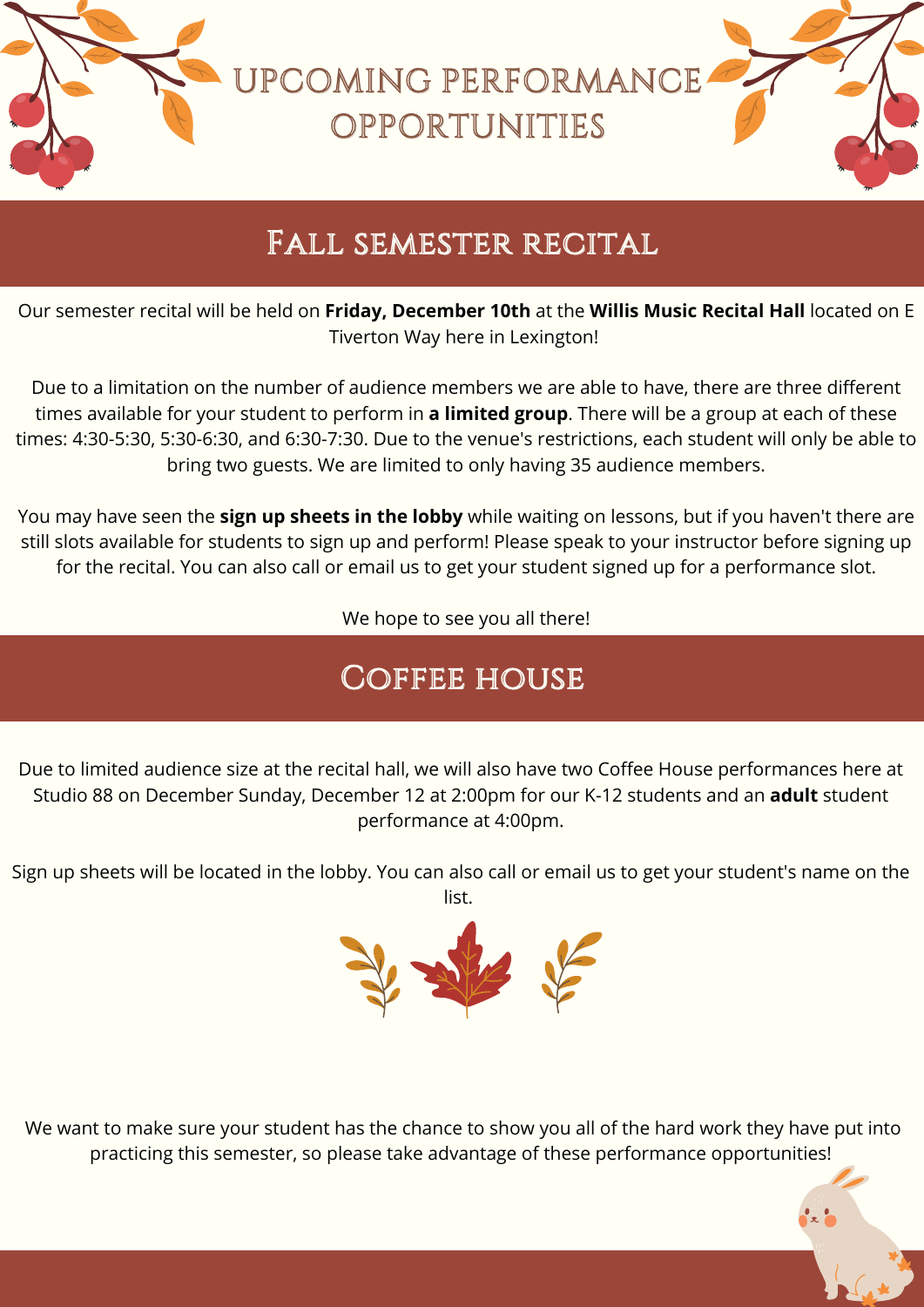### **MEET OUR NEWEST INSTRUCTOR**



### EMMA WHITT

Emma Whitt is an operatic soprano and theatre performer currently based in Lexington, Kentucky. Praised for her vibrant stage presence and rich tone, she has earned international recognition from organizations such as Classical Singer Magazine and the National Association of Teachers of Singing.

A seasoned performer, Emma has led numerous productions including: The Pirates of Penzance (Ruth), Into the Woods (The Witch), 9 to 5 (Judy), Menotti's The Medium (Madame Flora), Humperdinck's Hansel & Gretel (Gretel), Green Day's American Idiot (Heather), and Curtains! (Carmen).

In her teaching, Emma strives to help her students discover their unique voice by creating a space that encourages growth and a true passion for singing. By offering lessons with an emphasis on individual artistic development and a strong technical foundation, she hopes to welcome the best possible environment for every student's success.

Emma holds a Bachelor of Arts degree in Voice Performance from Murray State University and is currently earning her MM in Voice from the University of Kentucky.

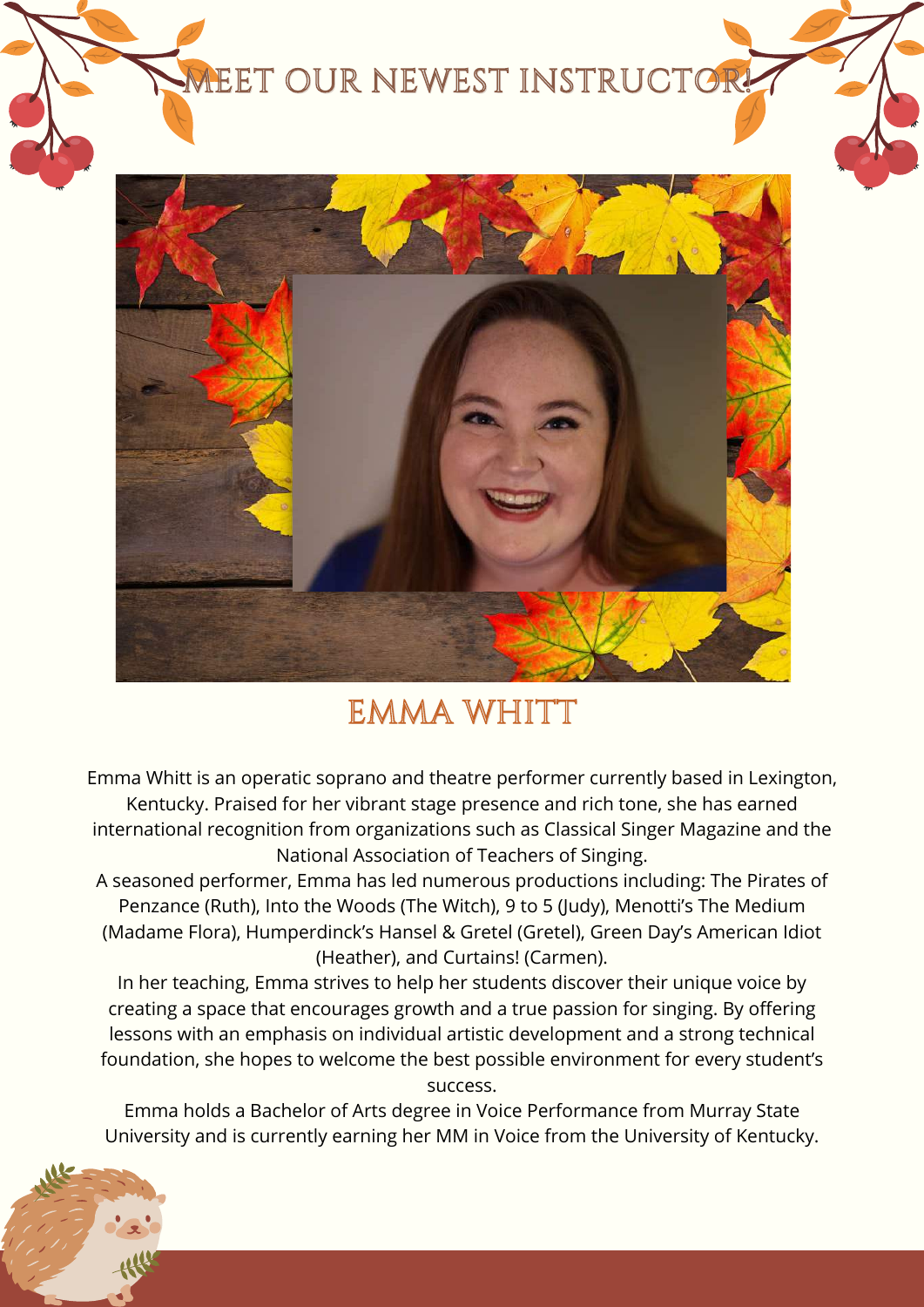

### NEW GROUP CLASS AND HOLIDAY WORKSHOP



### Group ukulele class

One of our newest instructors, Gabe Robitaille will be teaching group ukulele classes here at Studio 88! The classes will be divided up by age group, with the groups consisting of ages 7-11 and 12+.

Each class will consist of a six week session, with each class being an hour long. By the end of the Introduction to Ukulele course, each student will have a a solid mastery of the basic and most important ukulele chords, strumming and rhythm, and be able to experiment with melody and improvisation. This is a great class for a student who wants to sing along to their instrument! From the first class, students will be playing songs from popular contemporary artists and from shows and movies they enjoy!

If you are interested in playing the ukulele, but would rather have individual instruction, Gabe also offers one-on-one lessons.

To learn more about Gabe, visit our website and check out our instructor bios! If you are interested in the ukulele class, send us an email or give us a call!

### Christmas Ornament workshop



Our ornament painting workshop is for all ages, including adults! Stephanie created this workshop to give families the opportunity to have fun together, make thoughtful gifts, or to relax and flex their creative muscles during this busy holiday season.

Come paint a creative keepsake for your holiday tree on Saturday December 11th or Sunday December 12th!

The price to participate in Studio 88's ornament painting workshop is \$30, with supplies included. One ornament will be provided per person, but additional ornaments can be purchased at \$3 each. If you are wanting to purchase additional ornaments, please let us know before the workshop so we can have the supplies ready!

> We hope you'll join us for this fun family event! Spaces are limited, so please call or email to reserve your spot today!